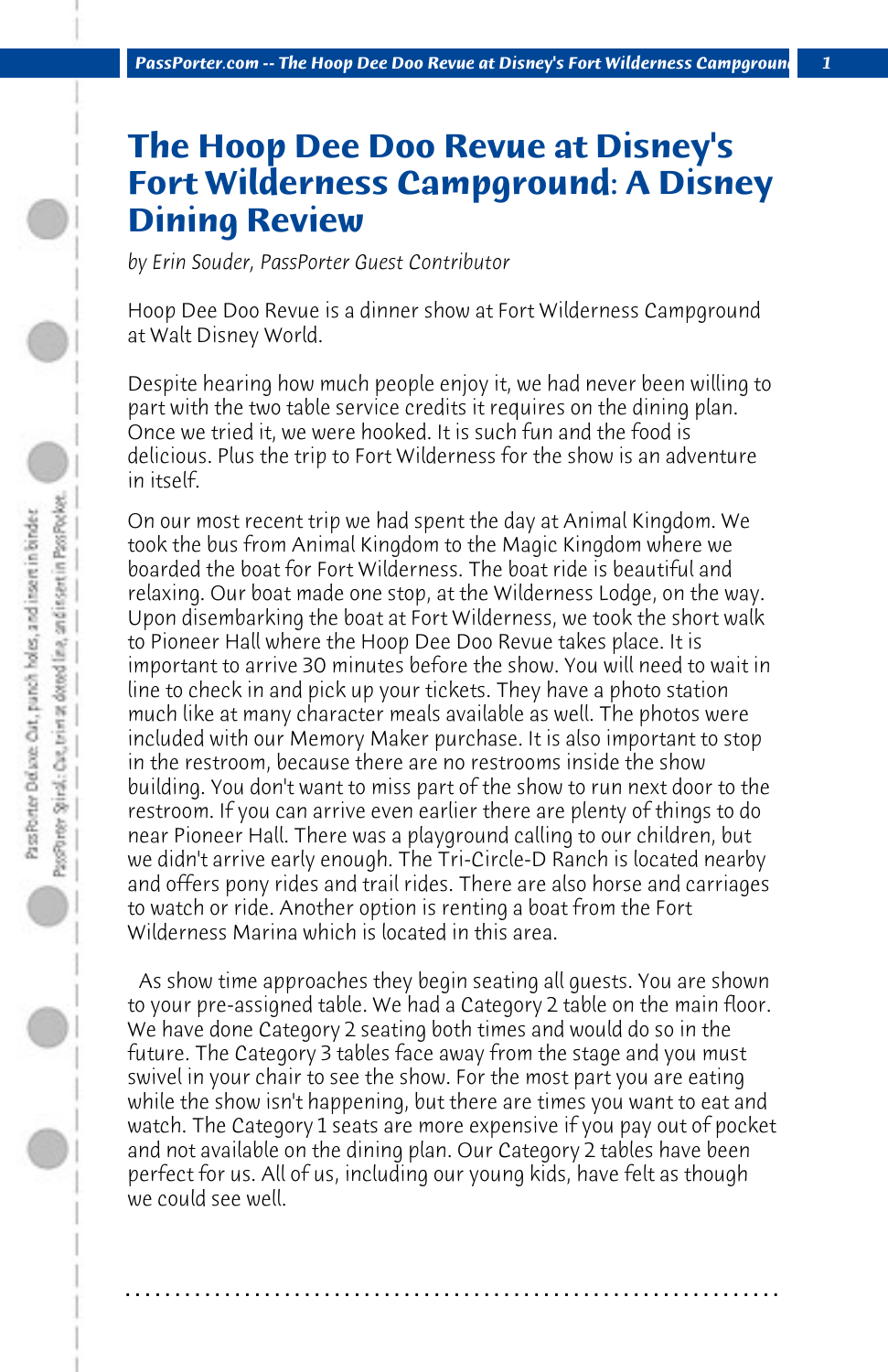Drinks are included in the show cost. They offer soft drinks as well as beer, wine, and sangria. All drinks are bottomless. Food is all you can eat and served family style. The meal starts with delicious corn bread with butter and salad. While you are enjoying the salad course, the show starts. The show is singing and dancing with a large dose of silly. The slapstick comedy had my kids laughing nearly the whole show. The show itself was fun for adults too, but we also had a great time watching the kids have so much fun. The atmosphere is lively and loud. As the main course is served the show performers take a break. There is music while everyone digs in. Food offerings included fried chicken, ribs, mashed potatoes, beans, and corn. The meats are served in metal buckets. Plates are metal as well and drinking glasses are glass jars. Everyone in our group enjoyed the food. We asked for and received multiple refills. We were even able to request specific pieces of chicken in our refill buckets. As people start to finish eating, the show picks back up. There are more silly songs, stories, dancing, and plenty of corny jokes. The performers move around throughout the dining room during the show. Towards the end of the show several people from the audience are invited to participate in the closing piece which is super silly and fun. The grand finale includes delicious strawberry shortcake for everyone for dessert. Also all audience members join in the music by using spoons to play washboards which were delivered to the table by the servers.

If there is a down side to the Hoop Dee Doo experience, it is transportation after the show. You can take a boat to the Magic Kingdom, or you can use the Fort Wilderness internal bus system to reach buses for the Magic Kingdom or other parks. We had chosen to go back to the Magic Kingdom and transfer from there to a Pop Century bus. The lines for both buses and boats get very long very quickly when Hoop Dee Doo releases. After our most recent show, we walked to the boat line. A boat was just pulling out and we were far back in the line. We didn't know if it would be to our advantage to change plans and go to the bus stop instead. It is a reasonable walk from the boat dock, back past Pioneer Hall, and over to the bus stop. We thought there would probably be a long line already formed over there too. So we stayed in the line for a boat. We were surprised at just how long we had to wait for the boat. The cool evening and the breeze from the water coupled with standing on tired feet after a long day in the parks made for an uncomfortable wait. Plan ahead. Do not plan to get anywhere quickly after the Hoop Dee Doo Revue. Be patient and know that getting "home" is going to take some time. Bring jackets for everyone if the evening might get cool. Consider bringing a stroller for kids to sit while waiting.

 I think everyone should go to the Hoop Dee Doo Revue. We have attended with people ranging in age from six months to 74 years old.

**. . . . . . . . . . . . . . . . . . . . . . . . . . . . . . . . . . . . . . . . . . . . . . . . . . . . . . . . . . . . . . . . . .**